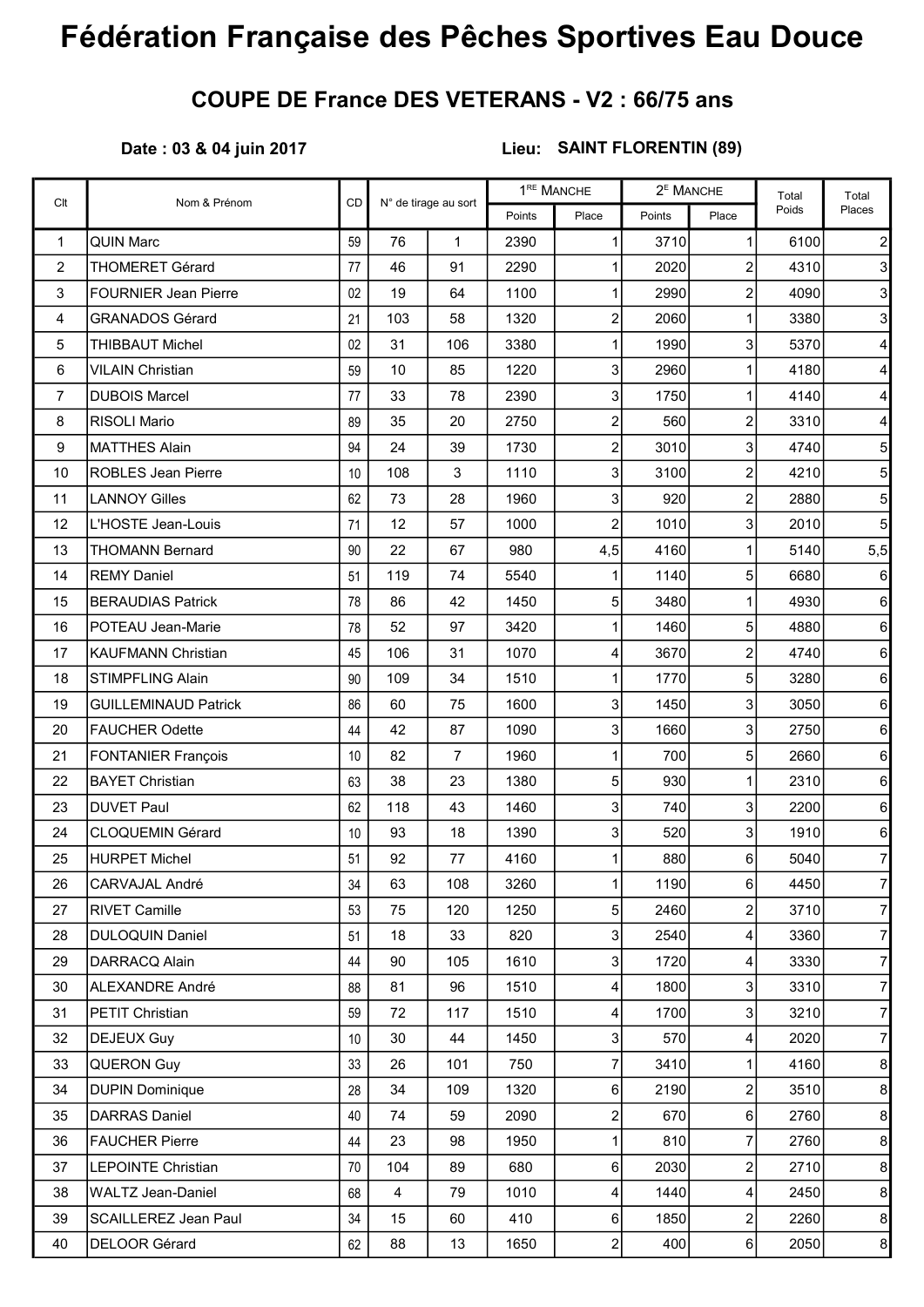| Clt | Nom & Prénom                | CD |                | N° de tirage au sort |        | $1^{\text{RE}}$ MANCHE | $2^E$ MANCHE |                         | Total | Total          |
|-----|-----------------------------|----|----------------|----------------------|--------|------------------------|--------------|-------------------------|-------|----------------|
|     |                             |    |                |                      | Points | Place                  | Points       | Place                   | Poids | Places         |
| 41  | <b>FAUGUET Patrick</b>      | 94 | 117            | 12                   | 790    | 7                      | 690          | $\mathbf{1}$            | 1480  | 8 <sup>1</sup> |
| 42  | <b>BAUDELLE Alain</b>       | 59 | 1              | 76                   | 2650   | 1                      | 730          | 8                       | 3380  | $\overline{9}$ |
| 43  | <b>BERTRON Michel</b>       | 78 | 116            | 71                   | 1730   | 2                      | 860          | 7                       | 2590  | $\overline{9}$ |
| 44  | <b>LOCHES Christian</b>     | 33 | 32             | 17                   | 1990   | 4                      | 420          | $\mathbf 5$             | 2410  | $\overline{9}$ |
| 45  | LENAGARD Michel             | 28 | 70             | 25                   | 1740   | 3                      | 360          | 6                       | 2100  | $\overline{9}$ |
| 46  | <b>PERRY Michel</b>         | 88 | 114            | 9                    | 1100   | 6                      | 900          | 3                       | 2000  | $\overline{9}$ |
| 47  | <b>ETIENNE Jean Jacques</b> | 51 | 102            | 27                   | 690    | 5                      | 560          | $\overline{\mathbf{4}}$ | 1250  | $\overline{9}$ |
| 48  | FOUGEAT Jean-Pierre         | 84 | $9\,$          | 54                   | 1670   | 2                      | 490          | 7,5                     | 2160  | 9,5            |
| 49  | <b>FOUCAULT Christian</b>   | 89 | 14             | 119                  | 280    | $\overline{9}$         | 3460         | 1                       | 3740  | 10             |
| 50  | <b>BOULANGER Jean-Louis</b> | 89 | 54             | 69                   | 1060   | 4                      | 2490         | $6 \mid$                | 3550  | 10             |
| 51  | <b>BLONDEAU Georges</b>     | 59 | 65             | 50                   | 1990   | $\overline{c}$         | 310          | 8                       | 2300  | 10             |
| 52  | <b>LASSALLE Michel</b>      | 59 | 41             | 26                   | 2150   | $\overline{c}$         | 100          | $\bf{8}$                | 2250  | 10             |
| 53  | <b>BOQUEL Arlette</b>       | 28 | 57             | 72                   | 460    | 8                      | 1540         | $\overline{2}$          | 2000  | 10             |
| 54  | <b>HAWRYHUK Jean Claude</b> | 83 | 79             | 4                    | 1090   | 6                      | 800          | $\overline{4}$          | 1890  | 10             |
| 55  | LOISEAU Marc                | 02 | 80             | 35                   | 90     | 10                     | 4290         | $\mathbf{1}$            | 4380  | 11             |
| 56  | ROLLAND Fernand             | 77 | 25             | 70                   | 970    | 6                      | 2610         | $5\vert$                | 3580  | 11             |
| 57  | VACANDARD Gérard            | 03 | 17             | 92                   | 260    | 10                     | 3210         | $\mathbf{1}$            | 3470  | 11             |
| 58  | <b>MALLET Michel</b>        | 51 | 16             | 61                   | 360    | 8                      | 2970         | 3                       | 3330  | 11             |
| 59  | MUYLLAERT Noël              | 94 | $\overline{2}$ | 107                  | 910    | $6 \mid$               | 1220         | 5 <sup>1</sup>          | 2130  | 11             |
| 60  | <b>BREUZET Jean-Michel</b>  | 89 | 27             | 41                   | 530    | 9                      | 1440         | $\mathsf{2}$            | 1970  | 11             |
| 61  | POUTEAU José                | 89 | 100            | 55                   | 1540   | $\overline{c}$         | 420          | 9                       | 1960  | 11             |
| 62  | <b>ZAWADA Michel</b>        | 18 | 56             | 11                   | 880    | 7                      | 500          | $\overline{\mathbf{4}}$ | 1380  | 11             |
| 63  | <b>TREVISAN Louis</b>       | 77 | 105            | 30                   | 560    | 8                      | 620          | 3                       | 1180  | 11             |
| 64  | <b>DERIBREUX Daniel</b>     | 59 | 44             | 29                   | 460    | 6                      | 430          | 5 <sub>l</sub>          | 890   | 11             |
| 65  | <b>BARET Gérard</b>         | 59 | 29             | 104                  | 980    | 4,5                    | 1140         | $\overline{7}$          | 2120  | 11,5           |
| 66  | JACQUET Jean Luc            | 18 | 3              | 48                   | 970    | 5 <sup>1</sup>         | 340          | 6,5                     | 1310  | 11,5           |
| 67  | <b>JOURDAIN Christian</b>   | 60 | 48             | 63                   | 380    | 8                      | 2790         | 4                       | 3170  | 12             |
| 68  | <b>WIKART Jean-Pierre</b>   | 37 | 66             | 111                  | 1650   | 4                      | 880          | 8                       | 2530  | 12             |
| 69  | RAVEL Christian             | 63 | 59             | 14                   | 1860   | 2                      | 10           | 10                      | 1870  | 12             |
| 70  | PERCHAT Patrick             | 51 | 71             | 56                   | 800    | $\bf{8}$               | 850          | 4                       | 1650  | 12             |
| 71  | <b>OGER Dominique</b>       | 54 | 120            | 15                   | 1380   | 4                      | 160          | 8 <sup>1</sup>          | 1540  | 12             |
| 72  | MALOYER Christian           | 57 | 62             | 47                   | 1140   | 5,5                    | 340          | 6,5                     | 1480  | 12             |
| 73  | <b>LUCAS Christian</b>      | 60 | 45             | 90                   | 710    | 4                      | 620          | $\boldsymbol{8}$        | 1330  | 12             |
| 74  | <b>GERVAIS Francis</b>      | 24 | 47             | $\overline{2}$       | 600    | 5 <sup>1</sup>         | 550          | 7                       | 1150  | 12             |
| 75  | LANDRIEUX Guy               | 78 | 51             | 66                   | 920    | $6 \,$                 | 2430         | $\overline{7}$          | 3350  | 13             |
| 76  | ODORICO Jean-Marie          | 24 | 69             | 114                  | 740    | 9                      | 1500         | $\vert$                 | 2240  | 13             |
| 77  | <b>MASSON Lucien</b>        | 89 | 95             | 80                   | 1140   | 4                      | 680          | $\overline{9}$          | 1820  | 13             |
| 78  | <b>SALOMON Christian</b>    | 77 | 101            | 86                   | 370    | 9                      | 1170         | $\overline{\mathbf{4}}$ | 1540  | 13             |
| 79  | <b>GUERIN Georges</b>       | 38 | 13             | 88                   | 390    | 7                      | 770          | $6 \mid$                | 1160  | 13             |
| 80  | <b>MAILLET Danielle</b>     | 86 | 11             | 116                  | 600    | 4                      | 550          | $\overline{9}$          | 1150  | 13             |
| 81  | <b>BERTEAU BECH Jacky</b>   | 78 | 50             | 5                    | 430    | 7                      | 620          | $6\vert$                | 1050  | 13             |
| 82  | <b>BROUCQSAULT Daniel</b>   | 59 | 84             | 99                   | 620    | 10                     | 1650         | $\overline{\mathbf{4}}$ | 2270  | 14             |
| 83  | <b>GOUBET Nadine</b>        | 59 | 77             | 32                   | 1040   | 7                      | 990          | 7                       | 2030  | 14             |
| 84  | FAROUX Jean-Paul            | 66 | 115            | 40                   | 1240   | 5 <sup>1</sup>         | 780          | $\overline{9}$          | 2020  | 14             |
| 85  | <b>VIGNON Pierre</b>        | 18 | 40             | 115                  | 800    | 8                      | 1210         | $6 \mid$                | 2010  | 14             |
| 86  | FORAIS Gérard               | 36 | 37             | 112                  | 1020   | 7                      | 990          | $\overline{7}$          | 2010  | 14             |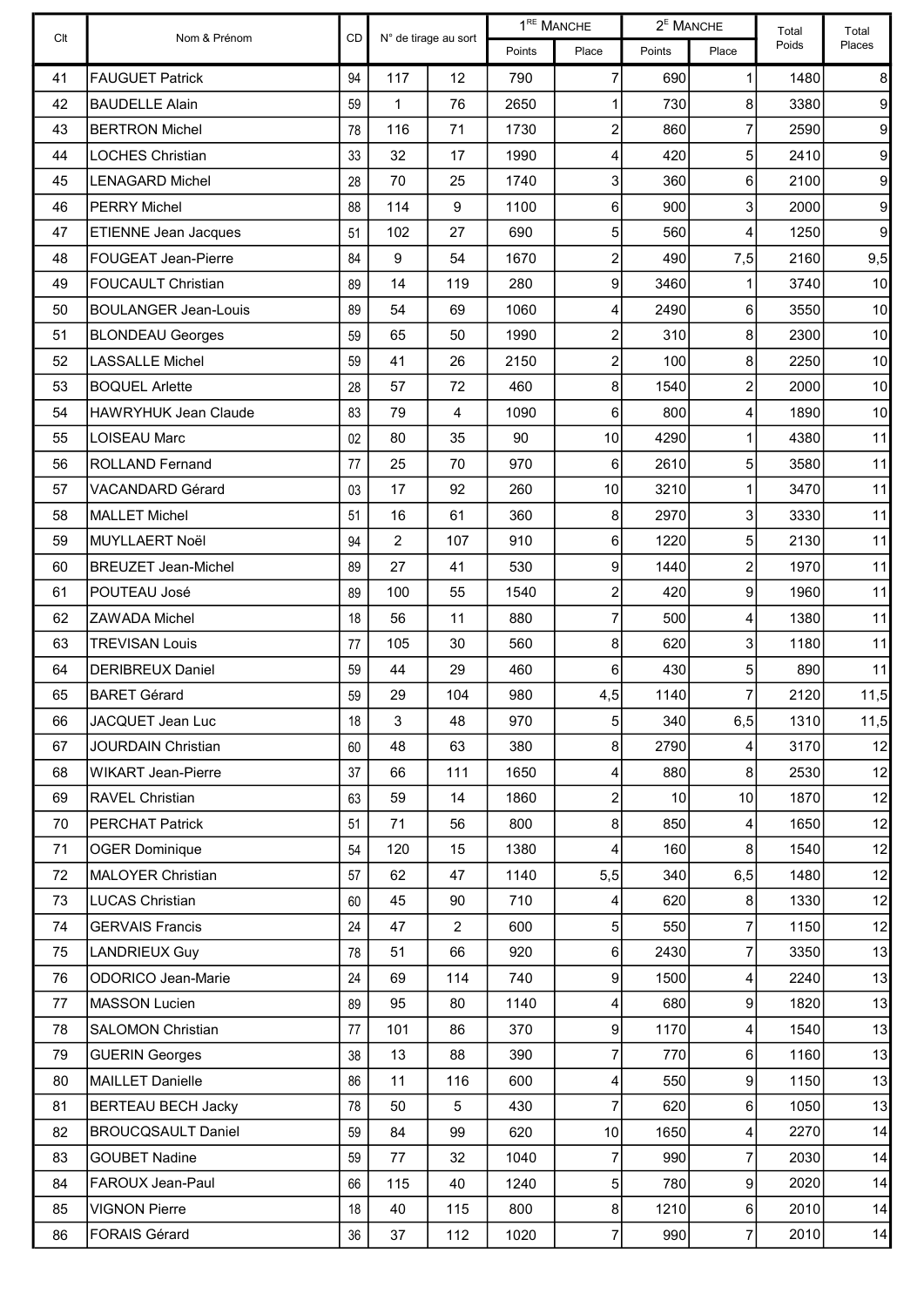| Clt | Nom & Prénom                | $\mathsf{CD}$ |                | $1^{\text{RE}}$ MANCHE<br>$2^E$ MANCHE<br>N° de tirage au sort |        | Total          | Total  |                |       |                 |
|-----|-----------------------------|---------------|----------------|----------------------------------------------------------------|--------|----------------|--------|----------------|-------|-----------------|
|     |                             |               |                |                                                                | Points | Place          | Points | Place          | Poids | Places          |
| 87  | <b>MAILLARD Alain</b>       | 10            | 8              | 113                                                            | 500    | 9              | 1390   | 5              | 1890  | 14              |
| 88  | <b>MERGEY Alain</b>         | 94            | 39             | 84                                                             | 480    | 9              | 1040   | 5              | 1520  | 14              |
| 89  | <b>ETIENNE Maryse</b>       | 51            | 97             | 52                                                             | 470    | 9              | 830    | 5              | 1300  | 14              |
| 90  | <b>CHENET Christian</b>     | 91            | 98             | 83                                                             | 880    | 5              | 300    | 9              | 1180  | 14              |
| 91  | <b>LIBERMAN Roger</b>       | 94            | 67             | 22                                                             | 890    | 7              | 240    | $\overline{7}$ | 1130  | 14              |
| 92  | <b>NUGOU Gilbert</b>        | 59            | 20             | 95                                                             | 540    | 5              | 380    | 9              | 920   | 14              |
| 93  | CHASSARD Jean               | 54            | 64             | 19                                                             | 1140   | 5,5            | 130    | 9              | 1270  | 14,5            |
| 94  | <b>MORINET Joël</b>         | 28            | 107            | 62                                                             | 570    | 7              | 1520   | 8              | 2090  | 15              |
| 95  | <b>FRANCOIS Jean Pierre</b> | 02            | 83             | 38                                                             | 980    | $\overline{7}$ | 870    | 8              | 1850  | 15              |
| 96  | <b>BRUNEL Michel</b>        | 62            | 87             | 102                                                            | 1270   | 6              | 430    | 9              | 1700  | 15              |
| 97  | <b>HERVET Christian</b>     | 10            | 112            | 37                                                             | 510    | 9              | 1000   | 6              | 1510  | 15              |
| 98  | <b>DEFAUT Christian</b>     | 21            | 5              | 110                                                            | 770    | $\overline{7}$ | 740    | 8              | 1510  | 15              |
| 99  | <b>CARPENTIER Philippe</b>  | 60            | $\overline{7}$ | 82                                                             | 670    | 8              | 640    | $\overline{7}$ | 1310  | 15              |
| 100 | <b>DUBREUIL Jean Gilles</b> | 79            | 78             | 93                                                             | 210    | 9              | 940    | 6              | 1150  | 15              |
| 101 | <b>LENOEL Michel</b>        | 78            | 53             | 8                                                              | 1050   | 5              | 20     | 10             | 1070  | 15              |
| 102 | <b>ABBASSI Tahar</b>        | 59            | 91             | 46                                                             | 830    | 6              | 240    | 9              | 1070  | 15              |
| 103 | <b>BUSONT Daniel</b>        | 21            | 94             | 49                                                             | 130    | 10             | 430    | 5              | 560   | 15              |
| 104 | MICHENEAU Roland            | 79            | 68             | 53                                                             | 760    | 8              | 490    | 7,5            | 1250  | 15,5            |
| 105 | <b>CHETELAT Jean-Louis</b>  | 28            | 99             | 24                                                             | 770    | $\overline{7}$ | 90     | 9              | 860   | 16              |
| 106 | <b>CHAUVIGNE Pierrette</b>  | 44            | 85             | 10                                                             | 800    | 9              | 490    | 8              | 1290  | 17              |
| 107 | WOJCIECHOWSKI Joël          | 34            | 61             | 16                                                             | 500    | 10             | 280    | 7              | 780   | 17              |
| 108 | <b>ROBILLARD Guy</b>        | 62            | 28             | 73                                                             | 730    | 8              | 370    | 10             | 1100  | 18              |
| 109 | RENOLLEAU Henri             | 85            | 89             | 45                                                             | 910    | 8              | 180    | 10             | 1090  | 18              |
| 110 | PICARD Didier               | 91            | 43             | 118                                                            | 220    | 9              | 630    | 9              | 850   | 18              |
| 111 | <b>BERNARD Moise</b>        | 60            | 113            | 68                                                             | 600    | 8              | 190    | 10             | 790   | 18              |
| 112 | <b>SAPIN Gérard</b>         | 46            | 49             | 94                                                             | 120    | 10             | 650    | 8              | 770   | 18              |
| 113 | <b>BAUDELLE Luc</b>         | 62            | 96             | 21                                                             | 600    | 8              | 20     | 10             | 620   | 18              |
| 114 | MATHIEU Gérard              | 91            | 110            | 65                                                             | 350    | 10             | 980    | 9              | 1330  | 19              |
| 115 | <b>SCHWAB Raymond</b>       | 57            | 58             | 103                                                            | 220    | 10             | 450    | 9              | 670   | 19              |
| 116 | <b>MAILLET James</b>        | 86            | 111            | 6                                                              | 280    | 10             | 290    | 9              | 570   | 19              |
| 117 | <b>RUFFIER Reynald</b>      | 51            | 36             | 81                                                             | 410    | 10             | 290    | 10             | 700   | 20 <sub>l</sub> |
| 118 | <b>CAMUS Dominique</b>      | 10            | $\,6\,$        | 51                                                             | 320    | 10             | 60     | 10             | 380   | 20              |
| 119 | ZAWADSKI Richard            | 34            | 21             | 36                                                             | 70     | 10             | 120    | 10             | 190   | 20 <sub>2</sub> |
| 120 | <b>JEAN Claude</b>          | 78            | 55             | 100                                                            | 390    | 9              | absent |                |       |                 |